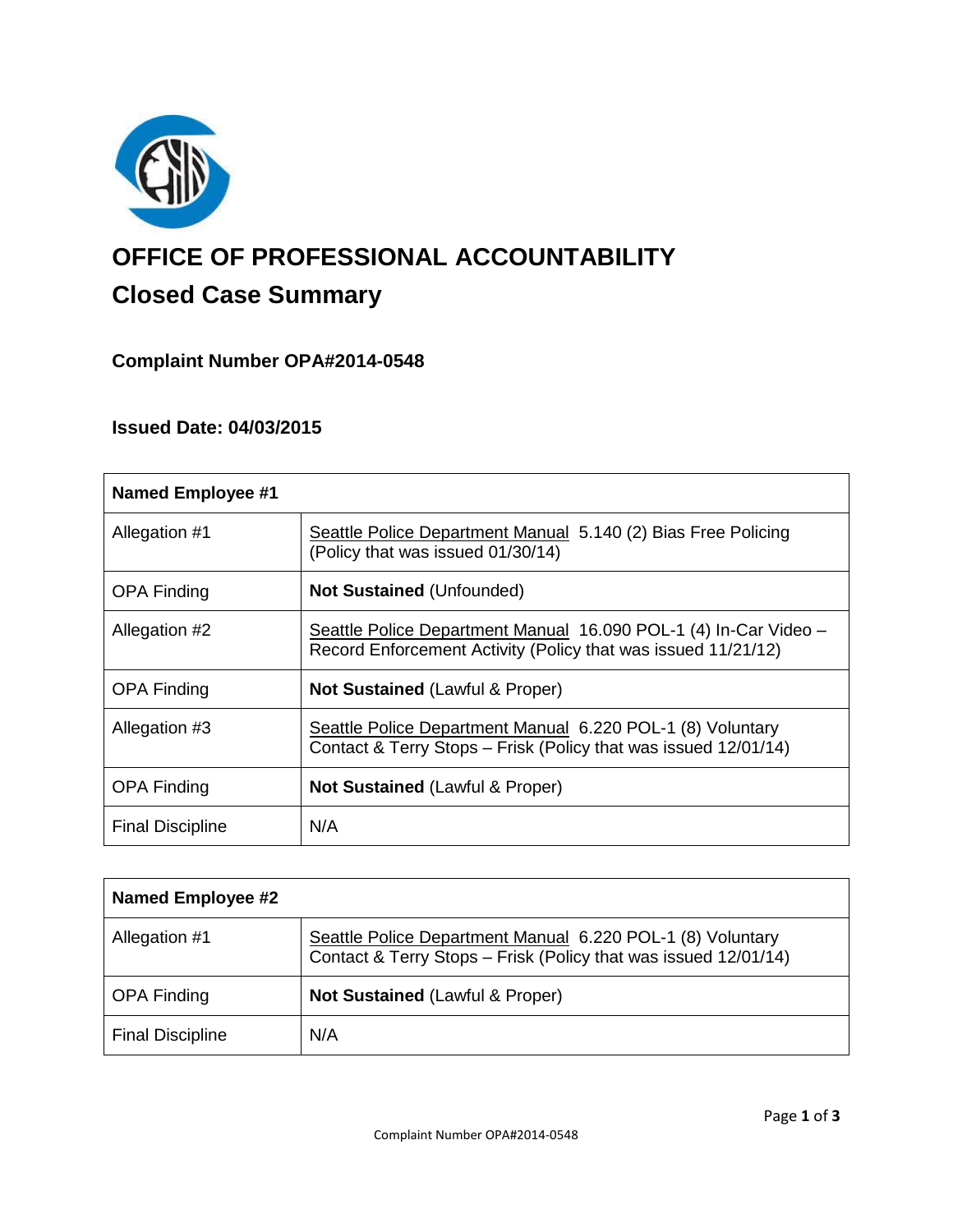## **INCIDENT SYNOPSIS**

Named employee #1 observed a vehicle driving and performed a routine run of the license plate to see if the vehicle had been stolen. The vehicle had been reported as stolen and the vehicle had pulled over to the side of the road before the named employee was able to activate his lights and In-Car Video. The complainants got out of the vehicle and started walking away. Named employee #1 told them that they were not free to leave the scene and had un-holstered his weapon with it pointed towards the ground. Named employee #2 arrived at the scene and named employee #1 started to check one of the complainants for weapons. The SPD Dispatcher informed the named employees that the stopped vehicle had been cleared from being listed as stolen. Named employee #1 immediately stopped his actions and told them they were free to leave.

## **COMPLAINT**

The complainants alleged that the named employees were engaged in bias policing when they were stopped in their vehicle without a lawful purpose and were let go without requesting their identification.

## **INVESTIGATION**

The OPA investigation included the following actions:

- 1. Review of the complaint memo
- 2. Interview of the complainants
- 3. Search for and review of all relevant records and other evidence
- 4. Review of In-Car Videos
- 5. Interviews of SPD employees

## **ANALYSIS AND CONCLUSION**

Evidence gathered showed that named employee #1 stopped the vehicle based on the information from checking on the license plate which indicated that the vehicle had been reported as stolen. The suspected stolen vehicle had tinted windows and the later audio of the In-Car Video supports that named employee #1 was not able to observe the race of the vehicle occupants until they stepped out of the vehicle. Due to the unexpected manner, timing and stopping of the complainant's vehicle, it appears that named employee #1 was not able to activate his emergency equipment or In-Car Video. Name employee #2 activated his In-Car Video upon arriving at the scene. The named employees believed that they were detaining possible suspects of a stolen vehicle and the search for weapons by named employee #1 was reasonable under the circumstances. Upon notification by the SPD Dispatcher that the vehicle had been cleared from being reported as stolen, the named employees told the complainants they were free to leave.